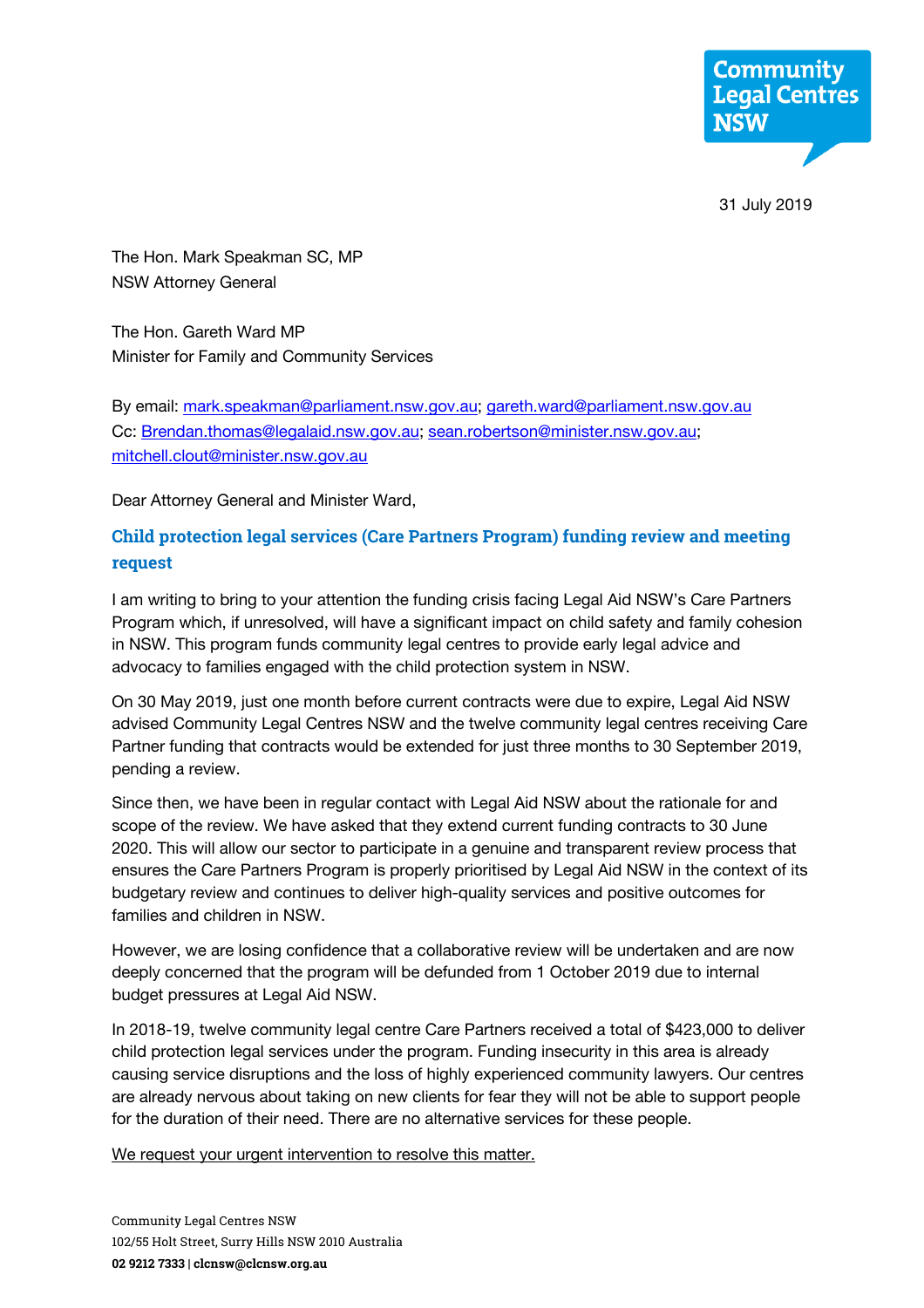

## **CLC Care Partners' work helps divert children from statutory out-of-home-care**

Since 2015, Legal Aid NSW has funded Care Partners in the community legal centre sector to deliver early legal supports to families at risk of having their children removed by FACS. Services delivered under the program include:

- early legal advice to:
	- o help families understand FACS' role and responsibilities and legal processes,
	- o prepare for case planning and Family Group Conferencing processes,
	- $\circ$  access the support services they need to address FACS' safety concerns for their children, and
	- $\circ$  identify alternative actions they can take to prevent child removals (for example through the family court);
- support for families to negotiate contact arrangements with children removed from their care or resolve contact disputes with FACS and other service providers; and
- advice about a range of matters including applying to the Children's Court to have children restored under section 90, guardianship orders and kinship care arrangements.

Importantly, community legal centres combine legal advice and assistance with specialist nonlegal advocacy and casework for people and families with complex needs, including people with intellectual disability, women experiencing domestic and family violence and Aboriginal and Torres Strait Islander people. As a result, they are skilled at providing culturally safe services, identifying families' underlying support needs, and making warm referrals to appropriate services (including FACS supports).

Often families engaged with the child protection system have a history of negative contact with FACS. This can lead to disengagement and make it hard for them to take in information from FACS caseworkers. Having a trusted, independent advocate to talk to can help reduce trauma triggered by direct contact with FACS. It can also help to address the significant power imbalance between families and FACS during assessment processes and negotiations.

In short, the interdisciplinary early legal support community legal centres provide can help families access the supports they need to keep children safe and avoid unnecessary escalation of issues, court action and child removals.

### **Defunding the Care Partners Program puts children's safety at risk**

Defunding this program would have an immediate and significant detrimental impact on families and children engaged with the child protection system in NSW.

In 2018-19, twelve community legal centres provided child protection legal advice and casework to more than 800 people across NSW through the Care Partners program. This number significantly under-represents the number of discrete services provided, which range from one-off advice to intensive legal casework and support for individual families experiencing multiple and complex disadvantage over several weeks or months.

It is this intensive casework which delivers the best outcomes for families and is most at risk if the Care Partners program is defunded.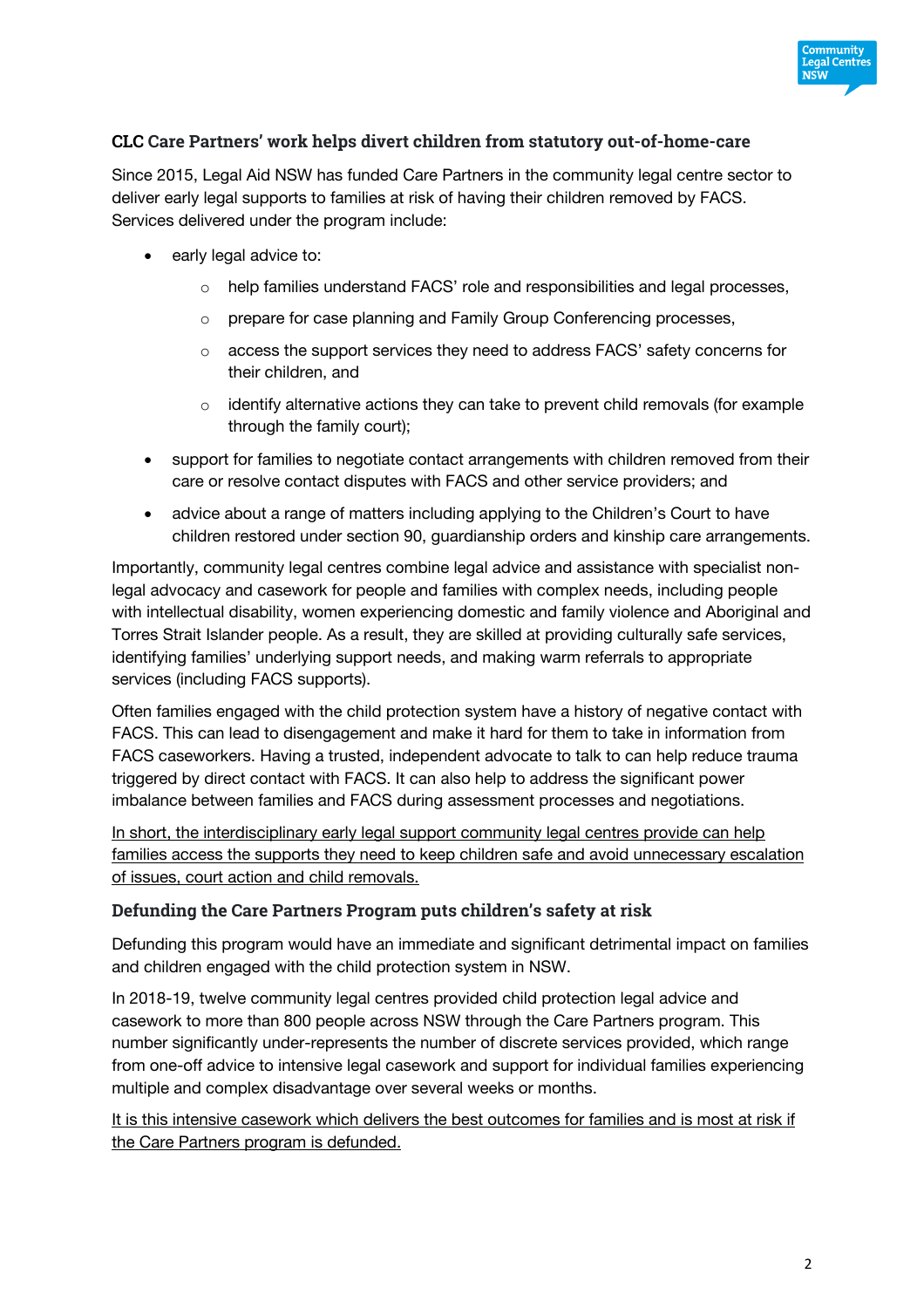

Further, Care Partner funding supports centres to engage in important community education, outreach and stakeholder engagement work, which delivers benefits to the community that are not captured in client statistics.

All Care Partners report that this level of funding, which enables them to deliver services on a part-time basis only, is already insufficient to meet demand for child protection legal services in their communities.

Without this support, families are at risk of disengaging with FACS, being unable to access the supports they need, agreeing to arrangements for their children's care that they don't fully understand and, ultimately, having their children removed unnecessarily.

### **Recent reforms are increasing demand for early legal support**

Since 2014, reforms to child protection laws and FACS policies have prioritised providing early support, including legal services, to families to help them keep their children safe at home, reduce the number of child protection matters heard in the Children's Court, and reduce entries into out-of-home-care.

For example, recent amendments to the *Children & Young Person's (Care and Protection Act) 1998* require FACS to offer alternative dispute resolution to all families before commencing court proceedings and to ensure all families entering into guardianship orders by consent receive legal advice.

These reforms are proving successful in reducing the number of child protection matters proceeding to court. At the same time, they have increased demand for the kinds of out-ofcourt legal services and advocacy that community legal centres provide through their child protection practices.

### **Early legal support helps keep families safe and strong**

The provision of early legal support to families engaged with the child protection system aligns with the government's stated priorities under the Their Futures Matter reforms: to support families early to keep their children safe at home and reduce entries into out-of-home-care.

Community legal centres strongly support the government's intention to reorient the child protection system away from crisis responses and towards early support and prevention. Timely access to legal advice is a critical mechanism for diverting children from statutory out-of-home care and ensuring families have access to the supports they need to keep children safe.

Community legal centres are committed to supporting the government's efforts to achieve these aims.

#### In order to do so, we request that the Care Partners Program funding be immediately extended to 30 June 2020.

This extension will provide time for your agencies to bring together FACS, Legal Aid NSW, the community legal centre sector and the Aboriginal Legal Service to discuss the best model and ongoing financial sustainability for the delivery of early legal supports to families engaged with FACS in NSW. While we appreciate Legal Aid NSW has budgetary pressures, defunding critical services for twelve communities across NSW cannot be considered an appropriate response.